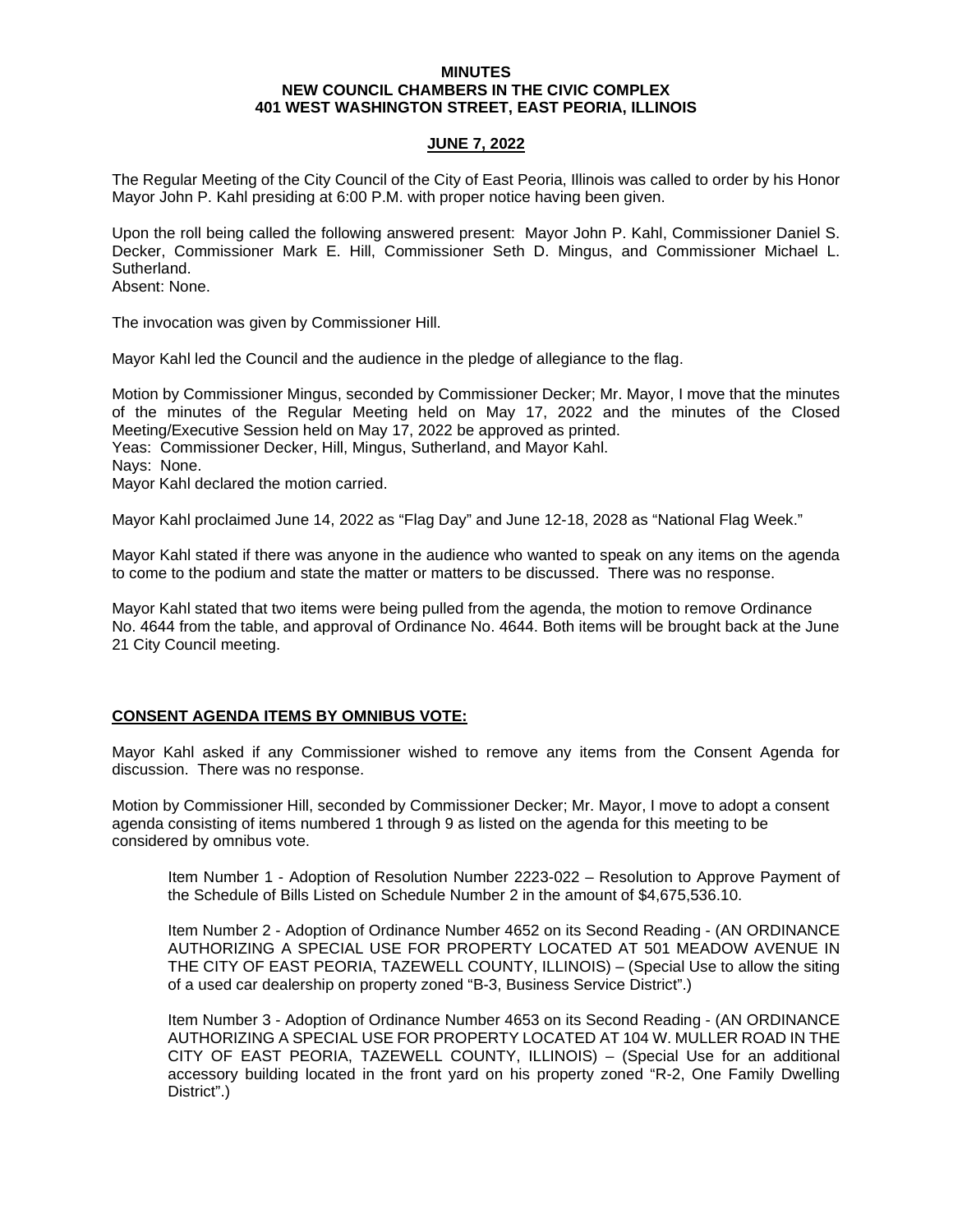Item Number 4 - Adoption of Ordinance Number 4654 on its Second Reading - (AN ORDINANCE AMENDING ZONING REGULATIONS IN TITLE 5 OF THE EAST PEORIA CITY CODE TO ALLOW CONDITIONAL USES IN M-2 MANUFACTURING DISTRICT)

Item Number 5 - Adoption of Ordinance Number 4655 on its Second Reading - (AN ORDINANCE AUTHORIZING CONSOLIDATION OF CONDITIONAL USES FOR PROPERTY LOCATED AT 300 S. MAIN STREET IN THE CITY OF EAST PEORIA, TAZEWELL COUNTY, ILLINOIS)

Item Number 6 - Adoption of Resolution Number 2223-013 on its Second Reading – Resolution Approving First Amendment to Master Service Agreement for Water Main Installation Services during 2022-2023 Fiscal Year with Hoerr Construction, Inc.

Item Number 7 - Adoption of Ordinance Number 4651 on its Second Reading – (AN ORDINANCE APPROVING AN INSTALLMENT CONTRACT FOR PURCHASE OF NEW VIDEO CAMERAS, BODY CAMERAS, AND RELATED EQUIPMENT FOR THE CITY'S POLICE DEPARTMENT)

Item Number 8 - Adoption of Resolution Number 2223-012 on its Second Reading - Resolution approving the purchase of a New 2022 Ford F-550 for the Tourism and Special Events Department from Morrow Brothers Ford, Inc. in the amount of \$52,715.

Item Number 9 - Adoption of Resolution Number 2223-015 on its Second Reading - Resolution accepting the Proposal from Bessler Welding for the Festival of Lights Enterprise Float Trailer Conversion Project.

Yeas: Commissioners Decker, Hill, Mingus, Sutherland, and Mayor Kahl. Nays: None. Mayor Kahl declared the motion carried.

Motion by Commissioner Hill, seconded by Commissioner Mingus; Mr. Mayor, I move you that Items numbered 1 through 9 listed on the Consent Agenda be hereby approved and adopted, the items numbered 2 through 9 having been read once by their title and having laid on the table for no less than one week for public inspection be adopted as presented.

Item Number 1 - Adoption of Resolution Number 2223-022 – Resolution to Approve Payment of the Schedule of Bills Listed on Schedule Number 2 in the amount of \$4,675,536.10. (Adopted by omnibus vote)

Item Number 2 - Adoption of Ordinance Number 4652 on its Second Reading - (AN ORDINANCE AUTHORIZING A SPECIAL USE FOR PROPERTY LOCATED AT 501 MEADOW AVENUE IN THE CITY OF EAST PEORIA, TAZEWELL COUNTY, ILLINOIS) – (Special Use to allow the siting of a used car dealership on property zoned "B-3, Business Service District".) (Adopted by omnibus vote)

Item Number 3 - Adoption of Ordinance Number 4653 on its Second Reading - (AN ORDINANCE AUTHORIZING A SPECIAL USE FOR PROPERTY LOCATED AT 104 W. MULLER ROAD IN THE CITY OF EAST PEORIA, TAZEWELL COUNTY, ILLINOIS) – (Special Use for an additional accessory building located in the front yard on his property zoned "R-2, One Family Dwelling District".) (Adopted by omnibus vote)

Item Number 4 - Adoption of Ordinance Number 4654 on its Second Reading - (AN ORDINANCE AMENDING ZONING REGULATIONS IN TITLE 5 OF THE EAST PEORIA CITY CODE TO ALLOW CONDITIONAL USES IN M-2 MANUFACTURING DISTRICT) (Adopted by omnibus vote)

Item Number 5 - Adoption of Ordinance Number 4655 on its Second Reading - (AN ORDINANCE AUTHORIZING CONSOLIDATION OF CONDITIONAL USES FOR PROPERTY LOCATED AT 300 S. MAIN STREET IN THE CITY OF EAST PEORIA, TAZEWELL COUNTY, ILLINOIS) (Adopted by omnibus vote)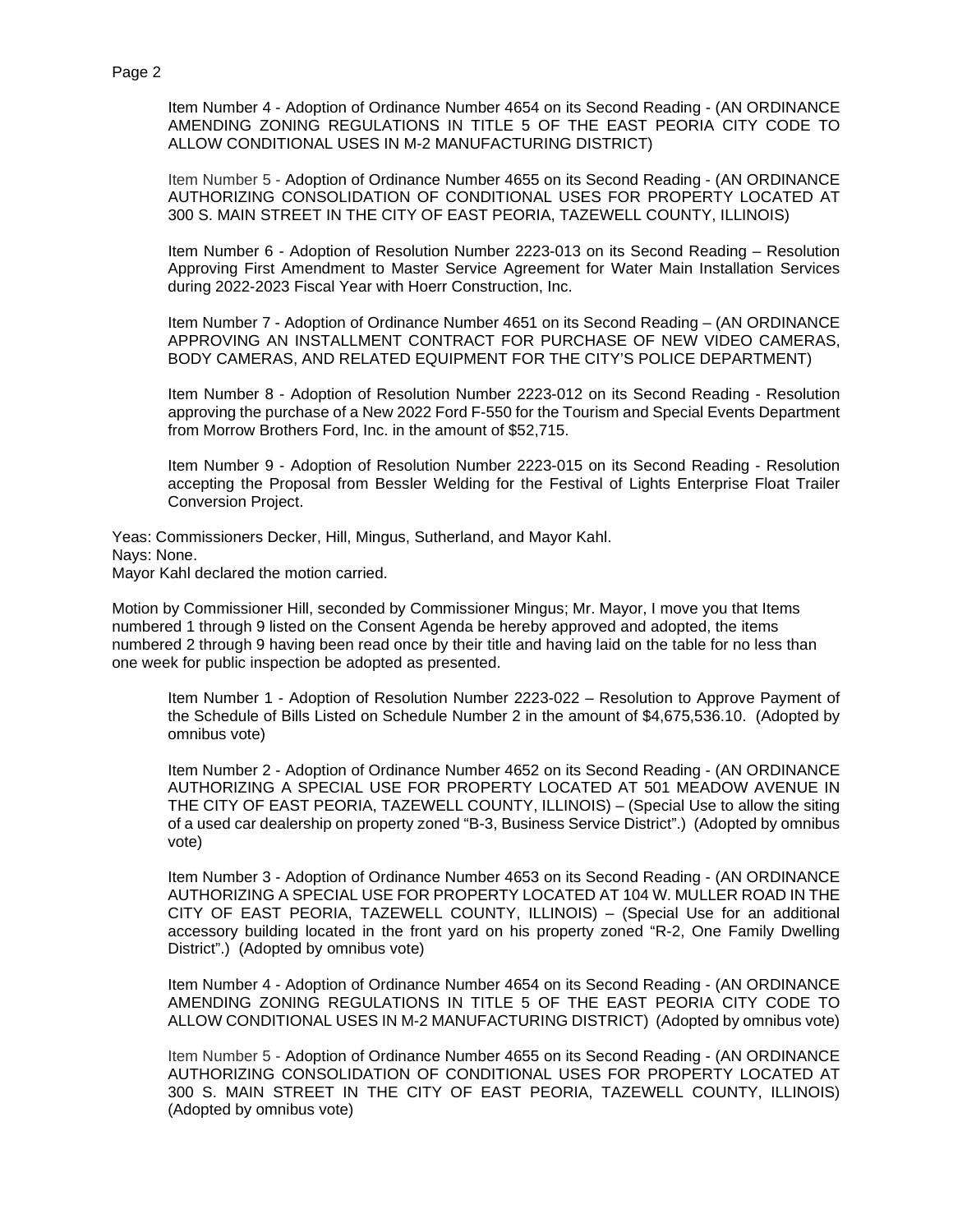Item Number 6 - Adoption of Resolution Number 2223-013 on its Second Reading – Resolution Approving First Amendment to Master Service Agreement for Water Main Installation Services during 2022-2023 Fiscal Year with Hoerr Construction, Inc. (Adopted by omnibus vote)

Item Number 7 - Adoption of Ordinance Number 4651 on its Second Reading – (AN ORDINANCE APPROVING AN INSTALLMENT CONTRACT FOR PURCHASE OF NEW VIDEO CAMERAS, BODY CAMERAS, AND RELATED EQUIPMENT FOR THE CITY'S POLICE DEPARTMENT) (Adopted by omnibus vote)

Item Number 8 - Adoption of Resolution Number 2223-012 on its Second Reading - Resolution approving the purchase of a New 2022 Ford F-550 for the Tourism and Special Events Department from Morrow Brothers Ford, Inc. in the amount of \$52,715. (Adopted by omnibus vote)

Item Number 9 - Adoption of Resolution Number 2223-015 on its Second Reading - Resolution accepting the Proposal from Bessler Welding for the Festival of Lights Enterprise Float Trailer Conversion Project. (Adopted by omnibus vote)

Yeas: Commissioners Decker, Hill, Mingus, Sutherland, and Mayor Kahl. Nays: None.

Mayor Kahl declared the motion carried and the items adopted by omnibus vote designation.

Motion by Commissioner Hill, seconded by Commissioner Decker; Mr. Mayor, I move you that Ordinance No. 4657 hereto attached, (AN ORDINANCE AUTHORIZING AND PROVIDING FOR THE ISSUANCE OF NOT TO EXCEED \$13,980,000 TAXABLE GENERAL OBLIGATION REFUNDING BONDS (ALTERNATE REVENUE SOURCE), SERIES 2022A, OF THE CITY OF EAST PEORIA, TAZEWELL COUNTY, ILLINOIS, FOR THE PURPOSE OF REFUNDING CERTAIN OUTSTANDING ALTERNATE REVENUE BONDS OF SAID CITY, AUTHORIZING THE EXECUTION OF A BOND ORDER IN CONNECTION THEREWITH, PLEDGING CERTAIN REVENUES OF SAID CITY, PROVIDING FOR THE IMPOSITION OF TAXES TO PAY THE SAME, AUTHORIZING THE EXECUTION OF AN ESCROW AGREEMENT IN CONNECTION THEREWITH, AND AUTHORIZING THE SALE OF SAID BONDS TO THE PURCHASER THEREOF) be accepted on its first reading as read by its title, and be laid on the table for no less than one week for public inspection.

Commissioner Hill said the city looks at its outstanding bonds for cost saving opportunities. Bonds from 2007, 2014 and 2019 are being rebonded and the savings to the city is \$385,000. Mayor Kahl said this is the seventh time they have been refunded for a present value savings of just under \$1.8 million.

Yeas: Commissioners Decker, Hill, Mingus, Sutherland, and Mayor Kahl. Nays: None. Mayor Kahl declared the motion carried.

Resolution No. 2223-017 by Commissioner Hill, seconded by Commissioner Mingus; BE IT RESOLVED BY THE COUNCIL OF THE CITY OF EAST PEORIA, ILLINOIS that Resolution No. 2223-017, hereto attached, a Resolution Accepting Lowest Responsible Bidder for Residential Demolition Contractor from Jimax Corp., be approved. Mr. Mayor, I move you that this Resolution No. 2223-017 be accepted on its first reading as read by its title, and be laid on the table for no less than one week for public inspection.

Commissioner Hill explained that every two to three years the city seeks requests for proposals for a demolition contractor. Jimax has been the contractor for the past two years. The city received two requests for proposals, one from S. Schafer Excavating and the other from Jimax. There were considerable cost savings in the Jimax proposal. It is a two-year contract with option for third year.

Yeas: Commissioners Decker, Hill, Mingus, Sutherland, and Mayor Kahl. Nays: None. Mayor Kahl declared the motion carried.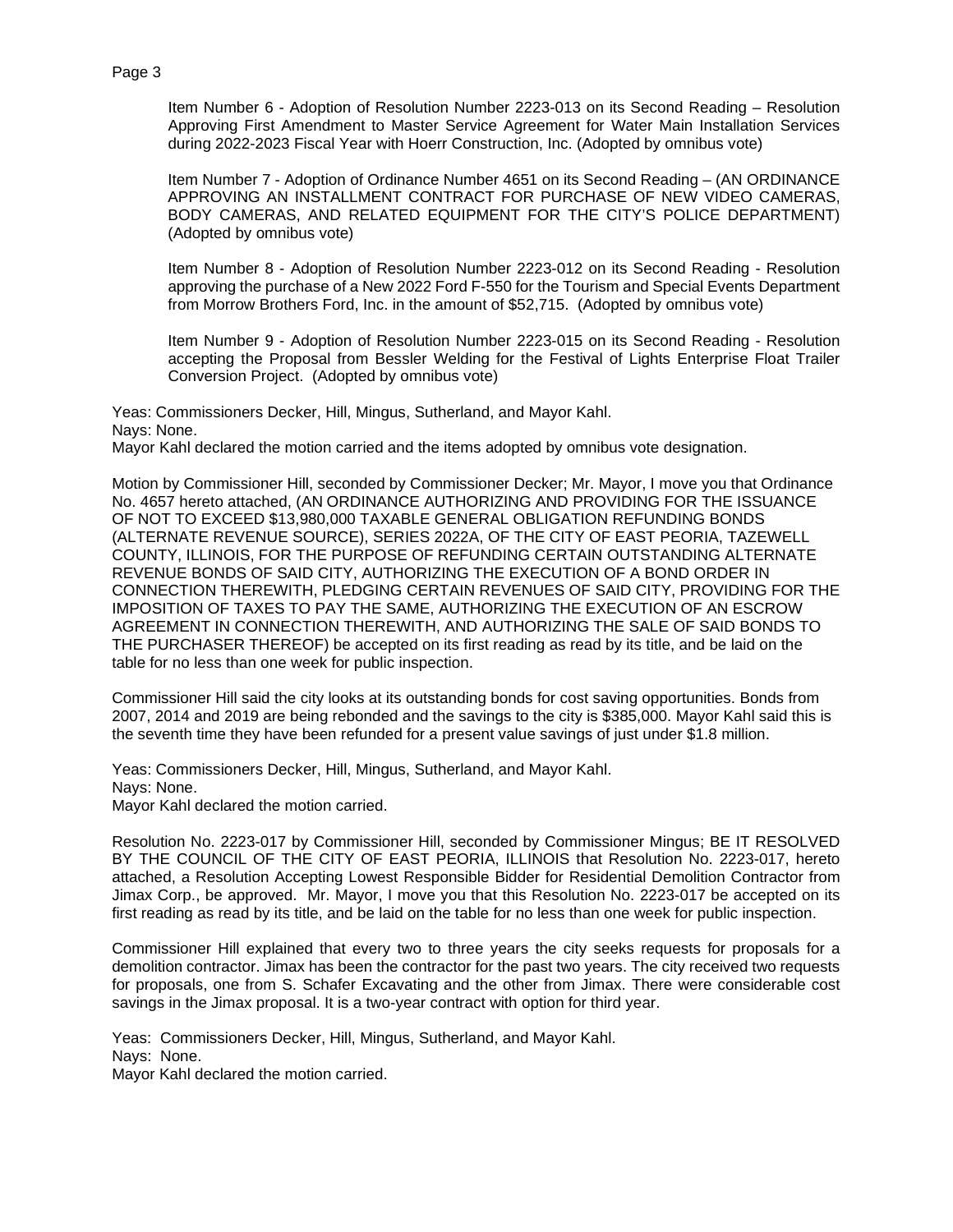Resolution No. 2223-018 by Commissioner Hill, seconded by Commissioner Decker; BE IT RESOLVED BY THE COUNCIL OF THE CITY OF EAST PEORIA, ILLINOIS that Resolution No. 2223-018, hereto attached, a Resolution approving Laserfiche Software Licensing Renewal for the City with R&D Computer Systems, LLC in the amount of \$14,522.50, be approved. Mr. Mayor, I move you that this Resolution No. 2223-018 be accepted on its first reading as read by its title, and be laid on the table for no less than one week for public inspection.

Commissioner Hill explained the Laserfiche software is an integral part of the city's electronic document storage and handling system. The software manufacture allows only limited and specific vendors to sell it.

Yeas: Commissioners Decker, Hill, Mingus, Sutherland, and Mayor Kahl. Nays: None. Mayor Kahl declared the motion carried.

Motion by Commissioner Hill, seconded by Commissioner Mingus; Mr. Mayor, I move you that Ordinance No. 4656 hereto attached, (AN ORDINANCE PROVIDING FOR THE SALE OF EXCESS CITY PROPERTY AT 215 S. PLEASANT HILL ROAD) be accepted on its first reading as read by its title, and be laid on the table for no less than one week for public inspection.

This is the third time the city has tried to sell this excess property. It is an empty lot, and several offers had failed to close. The offer was \$6,900 on the appraised value of \$8,000, which meets the city's requirements to sell. The buyer is Anthony Cleveland, and he will pay the closing costs.

Yeas: Commissioners Decker, Hill, Mingus, Sutherland, and Mayor Kahl. Nays: None. Mayor Kahl declared the motion carried.

## Resolution No. 2223-021 by Commissioner Hill; **RESOLUTION GRANTING TEMPORARY EASEMENTS TO THE EAST PEORIA SANITARY DISTRICT FOR LEVEE REPAIR WORK ON THE FARM CREEK DRAINAGEWAY LEVEE SYSTEM**

**WHEREAS**, the Farm Creek waterway is owned by and is the responsibility of the East Peoria Sanitary District (the "Sanitary District"); and

**WHEREAS**, the United States Army Corps of Engineers ("Corps") is prepared to cause maintenance and repair work to be performed on the Farm Creek drainageway levee between the Clock Tower Drive bridge and the Tractor Drive bridge in East Peoria (the "Levee Repair Project"); and

**WHEREAS**, maintenance of the Farm Creek drainageway is vital to the well-being of the East Peoria community and the Levee District area of the City; and

**WHEREAS**, as a means to avail itself to such assistance from the Corps and then undertake the Levee Repair Project, the Sanitary District seeks two temporary easements on and over property owned by the City of East Peoria ("City") along W. Camp Street, with one temporary easement for a staging area for the Levee Repair Project, as set forth in Exhibit 1 attached hereto and incorporated by reference, and the other temporary easement for a disposal area for depositing fill and spoils for the Levee Repair Project, as set forth in Exhibit 2 attached hereto and incorporated by reference (the temporary easements set forth in Exhibit 1 and Exhibit 2 hereafter collectively referred to as the "Temporary Easements"); and

**WHEREAS**, the Corps and the Sanitary District will require any contractor performing the work on the Farm Creek drainageway for the Levee Repair Project to restore the property owned by the City to its original condition; and

**WHEREAS**, it is therefore in the best interests of the City to grant the Sanitary District the Temporary Easements as set forth in Exhibit 1 and Exhibit 2 without compensation to facilitate work on the Levee Repair Project for the Farm Creek drainageway;

## **NOW, THEREFORE, BE IT RESOLVED BY THE COUNCIL OF THE CITY OF EAST PEORIA, TAZEWELL COUNTY, ILLINOIS, THAT:**

**Section 1**. The above recitations are found to be true and correct.

**Section 2**. The Mayor and City Clerk are authorized and directed to execute the Temporary Easements substantially conforming to Exhibit 1 and Exhibit 2, together with such changes therein as the Mayor in his discretion deems appropriate.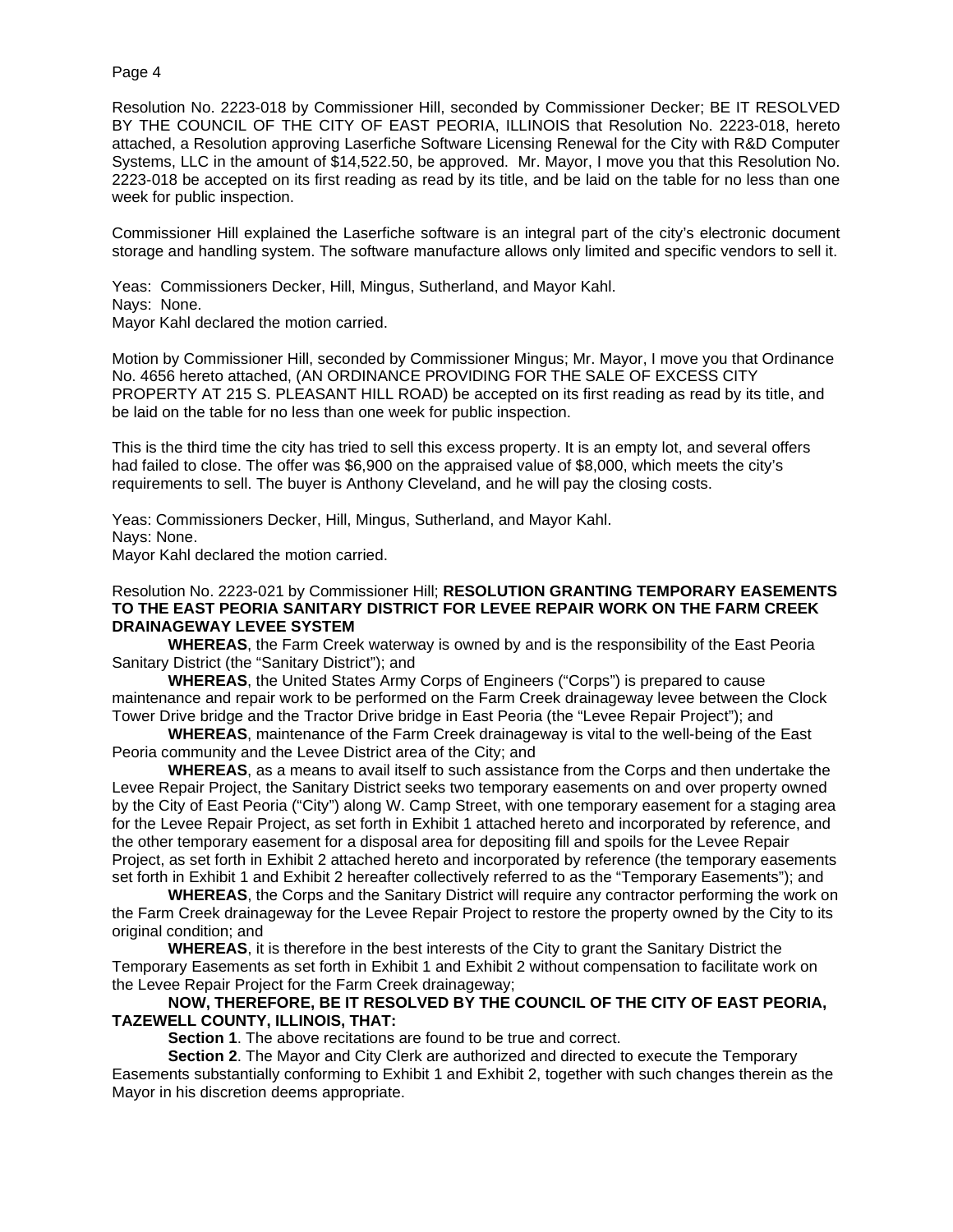**Section 3**. The Mayor and City Clerk are further authorized and directed to execute such other documents as shall be necessary to facilitate the work for and completion of the Levee Repair Project for the Farm Creek drainageway.

Motion by Commissioner Hill, seconded by Commissioner Decker; Mr. Mayor, I move that Resolution No. 2223-021 be adopted as presented.

Commissioner Hill explained that the drainage ways in the city are important in preventing floods. A 100 foot section along Camp Street will be used by the Army Corps of Engineers and the East Peoria Sanitary District for the maintenance and repair project.

Yeas: Commissioners Decker, Hill, Mingus, Sutherland, and Mayor Kahl.

Nays: None.

Mayor Kahl declared the motion carried and Resolution No. 2223-021 be duly adopted as presented.

Resolution No. 2223-019 by Commissioner Mingus; **WHEREAS,** Michael Menssen has been continuously employed by the City from February 16, 2000 through May 31, 2022, most recently occupying the position of firefighter in the East Peoria Fire Department;

**WHEREAS,** Michael Menssen announced his intention to retire from employment effective at the end of his shift on May 31, 2022; and

**WHEREAS,** the City is appreciative of the long and continued service provided by Michael Menssen; and

**WHEREAS,** it is in the best interest of the City to execute the attached Separation Agreement; **NOW, THEREFORE, BE IT RESOLVED BY THE COUNCIL OF THE CITY OF EAST PEORIA, TAZEWELL COUNTY, ILLINOIS, THAT:** 

Section 1. The above recitals are found to be true and correct.

Section 2. The Mayor is hereby authorized to execute the Separation Agreement with such changes as the Mayor, in his sole discretion, may decide are in the best interest of the City of East Peoria.

Motion by Commissioner Mingus, seconded by Commissioner Sutherland; Mr. Mayor, I move that Resolution No. 2223-019 be adopted as presented.

Firefighter Menssen has retired from the city and was thanked for his service. Commissioner Decker said he has worked with Menssen for many years. Menssen will be teaching the high school EMS program during his retirement. Commissioner Hill wished him the best of luck in his retirement. Mayor Kahl thanked Menssen for his 22 years of service and said it is apparent that Menssen has a passion for teaching. The total amount of the separation agreement is \$42,701.40.

Yeas: Commissioners Decker, Hill, Mingus, Sutherland, and Mayor Kahl. Nays: None.

Mayor Kahl declared the motion carried and Resolution No. 2223-019 be duly adopted as presented.

Resolution No. 2223-020 by Commissioner Mingus seconded by Commissioner Decker; BE IT RESOLVED BY THE COUNCIL OF THE CITY OF EAST PEORIA, ILLINOIS that Resolution No. 2223-020, hereto attached, a Resolution approving the payment of an Invoice to Tazewell County Emergency Telephone System Board (ETSB) for Annual Payment of Records Management System Services in the amount of \$10,566.60., be approved. Mr. Mayor, I move you that this Resolution No. 2223-020 be accepted on its first reading as read by its title, and be laid on the table for no less than one week for public inspection.

This is a payment made to the ETSB annually for the records management systems services.

Yeas: Commissioners Decker, Hill, Mingus, Sutherland, and Mayor Kahl. Nays: None.

Mayor Kahl declared the motion carried.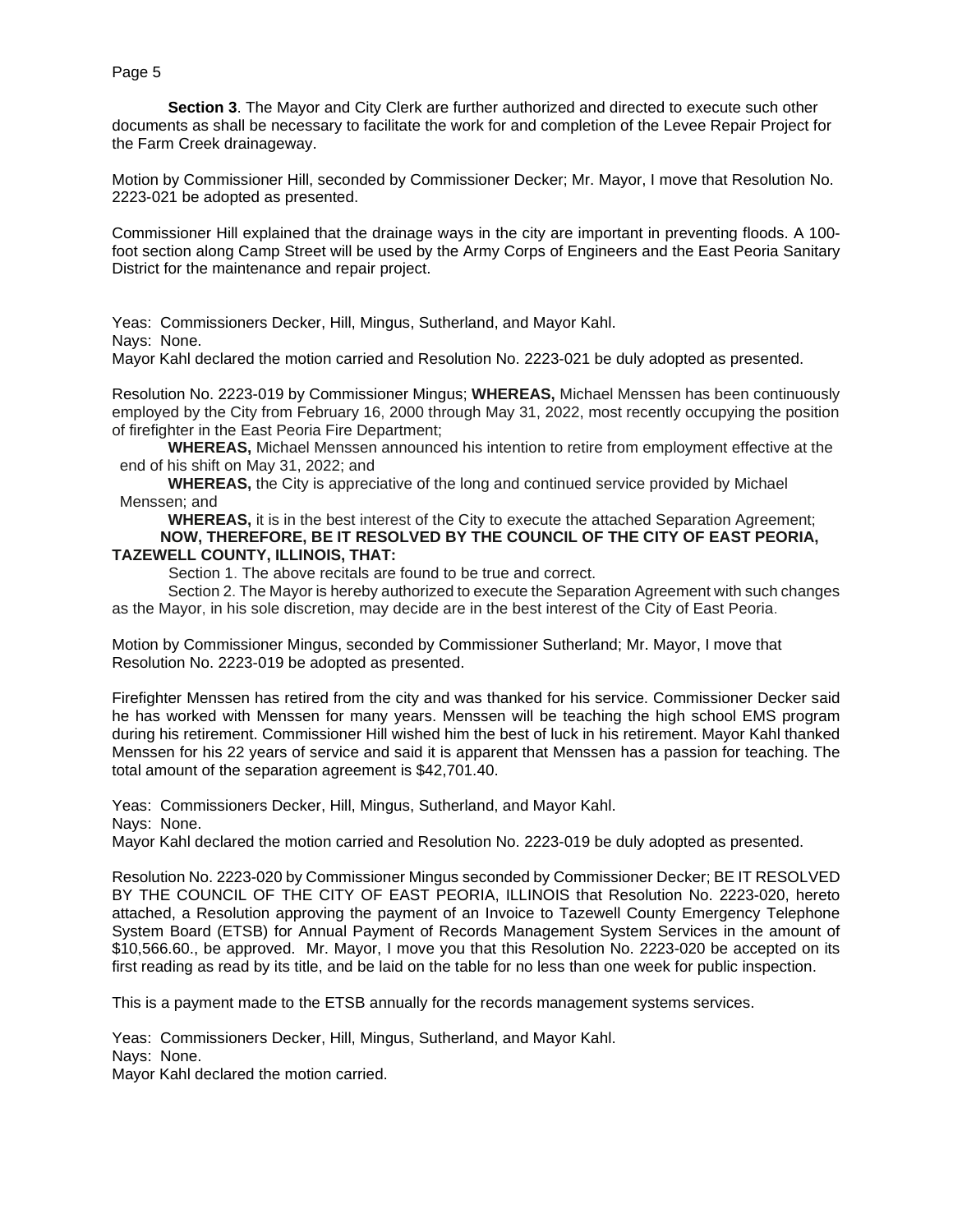Mayor Kahl stated if there was anyone in the audience who wanted to speak on any items not on the agenda to come to the podium state the matter or matters to be discussed. There was no response.

Mayor Kahl then asked for comments from Council.

Commissioner Decker discussed upcoming road work which will be starting soon. A number of projects are planned. The city does some of the work, but outside contractors are hired to do much of the maintenance work. He also mentioned how great the Honor Flight was last week. None of the veterans had any medical issues on the trip and a nice crowd greeted them. It was a long day but is also a great day.

Commissioner Hill paid tribute to Ralph "Punky" Staley who recently passed away. He was known by many in the city and gave back to East Peoria for many years, including serving on a township board. Commissioner Hill asked that the Staley Family be kept in everyone's thoughts.

The commissioner also discussed electrical aggregation and how East Peoria is one of 41 communities unable to get a contract for lower rates. The city will be posting information so residents and businesses can learn more about the upcoming rate increases. Some people have tried to go on the market themselves and found the rate Ameren Illinois offered was better even though it is higher. Peoria, East Peoria and Morton are all in the same situation.

Commissioner Hill also discussed some upcoming events. The East Peoria Small Business Extravaganza will happen Saturday, June 11 in much of the original East Peoria downtown block. The East Peoria Historical Society will sell pork chop sandwiches. The Beautification Commission is taking nominations for the June Bright Spot Awards. Residents can nominate online on the city's website and provide at least one photo. The award is named for Paul Peterson who for many years maintained the garden at Simon Drive, Illini Drive and Highview Road. The June awards close June 10. The East Peoria Farmer's Market is up and running. Commissioner Hill said produce has been slow to come in from the farm fields, but it will be there soon. The market currently has good crafters.

Commissioner Sutherland said there has been an important issue in the Twin Oaks subdivision area regarding the sanitary sewer. He asked that those residents call to have their houses checked to see what can be done. Commissioner Sutherland said he can be called at 309-472-4733.

He added that while the work on Farm Creek was approved earlier, he also does not want to lose sight of the residents of Richland Farms because they are part of the flooding issue as well.

Mayor Kahl also remembered "Punky" Staley and his many hours and years of volunteering in the city.

The mayor discussed the electrical aggregation issue. He said electrical aggregation has been part of the city for eight years with a savings of just over \$6 million. People will have to make tough choices coming up due to price increases in food, fuel, medications and now energy. He said any electrical aggregation companies that approach residents should be vetted thoroughly. The electrical aggregation will be reviewed again in May 2023.

Mayor Kahl publicly acknowledged city Public Relations Coordinator Jill Peterson for being named the PR Professional of the Year for 2021-2022 by the Public Relations Association of Central Illinois. He said the award is well-deserved and offered his congratulations.

The mayor also discussed his sister who has been battling a very aggressive form of cancer. For six months she has gone through aggressive treatment. Earlier today she went through her sixth treatment and was able to ring the bell. He publicly congratulated her and said the family is hopeful that she is in remission.